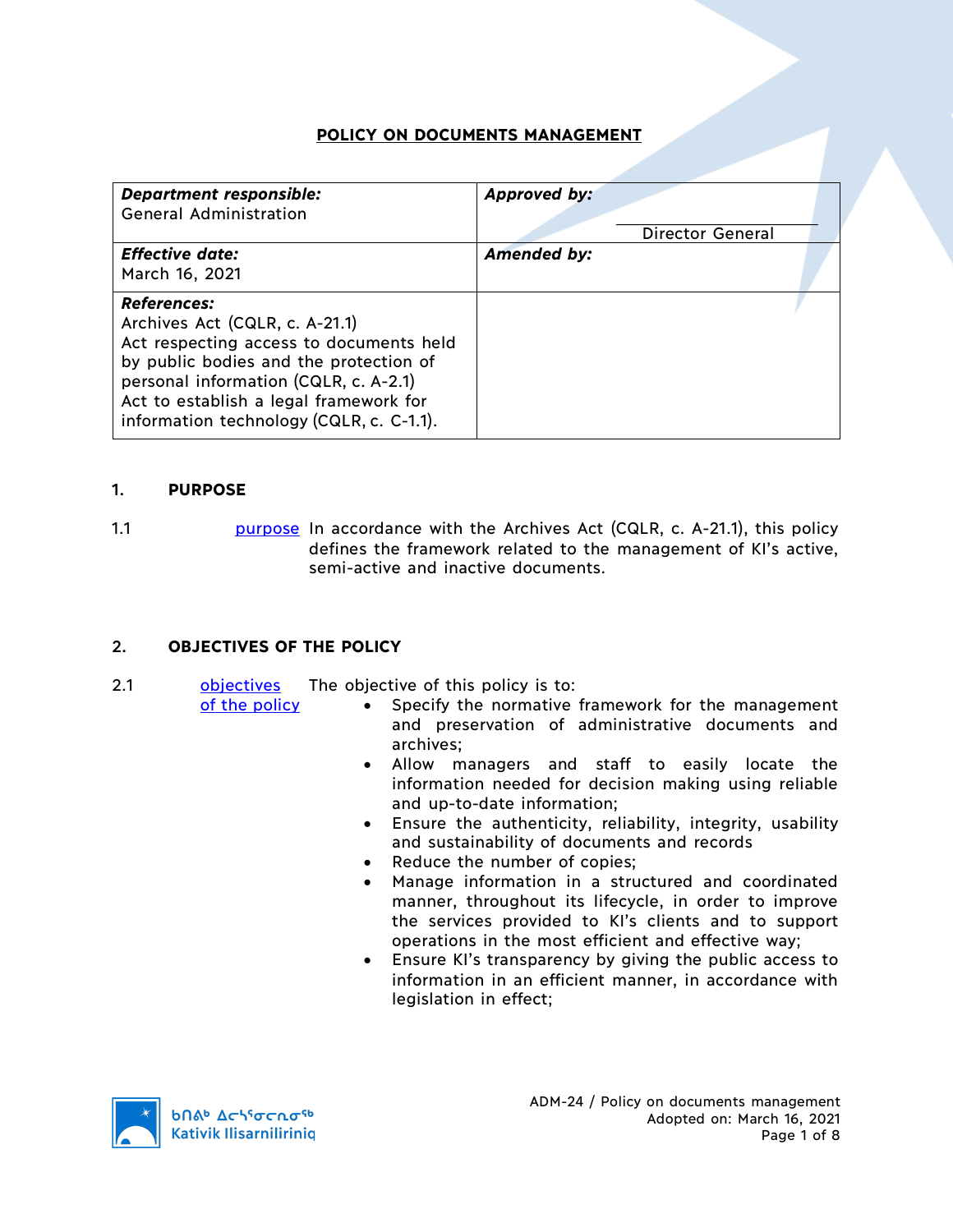- Specify the roles, responsibilities and obligations of stakeholders involved in the management and preservation of KI's administrative documents and archives;
- Ensure that KI meets the requirements of the legal framework with respect to access to information and the protection of personal information.
- Ensure the conservation of essential documents and the institutional memory for business resumption in case of an emergency (disaster).

### 3. **FIELDS OF APPLICATION**

3.1 **fields** of This policy is intended for all KI personnel and applies to all application active, semi-active and inactive documents held by KI's departments and institutions, regardless of their nature (administrative, financial, legal and other documents) or the medium used (paper, technology-based, audiovisual and other).

> It excludes the management of reference documents not derived from KI activities (volume, periodicals, etc.).

## 4. **DEFINITION**

4.1 definition In this policy, the following expressions mean:

**Retention schedule:** A document that determines the periods of use and medium of retention of its active and semi-active documents and indicates which inactive documents are to be preserved permanently, and which are to be disposed of.

**School board:** Kativik Ilisarniliriniq (KI)

**Preservation:** Control procedure implemented to ensure that relevant data, documents, records and files are preserved for a sufficient period of time and in a form appropriate to the needs.

**Semi-active and inactive document repository:** Space where semiactive and inactive documents are kept at a lower cost and according to appropriate methods (boxes, shelves, plan supports, etc.).

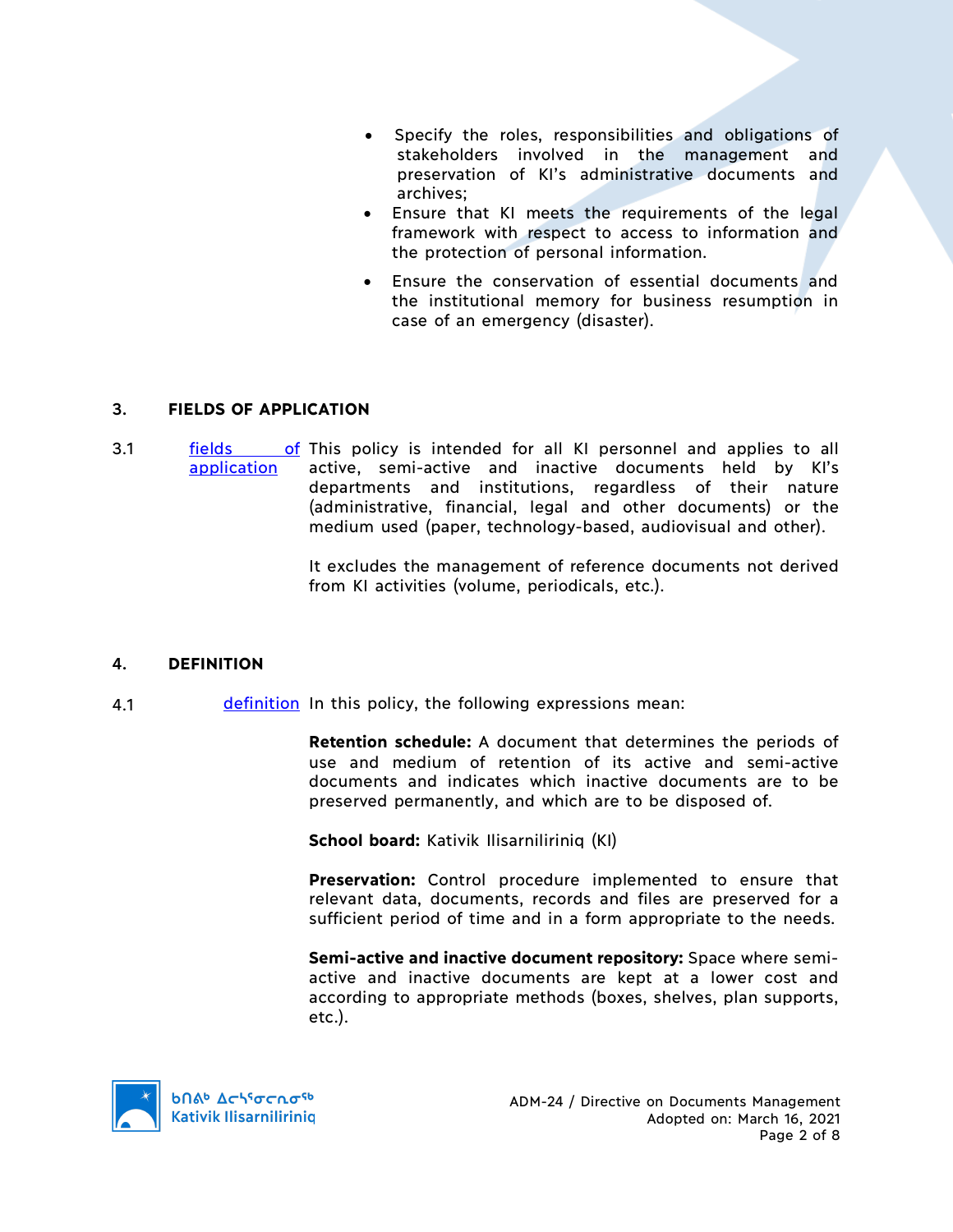**Document:** Information inscribed on a medium and likely to be used as evidence.

**Active document:** A document in current use for administrative or legal purposes and generally kept in office spaces.

**Inactive document:** A document that is no longer used for administrative or legal purposes and can be destroyed or transferred to an archive because of its historic, heritage and/or archival value, according to the rules set out in the retention schedule.

**Semi-active document:** A document in occasional use for administrative or legal purposes and which, because of its reduced frequency of consultation, is generally kept at the semiactive document repository. Semi-active documents remain the property of the administrative unit who deposited them; only employees of that unit have access to them.

**Technology-based document:** The *Act respecting the legal framework for information technology* defines it, in section 4, as follows:

> "A technology-based document, even when the information it contains is fragmented and dispersed in one or more media at one or more locations, is considered to form a whole if its logical structuring elements allow the fragments to be connected, directly or by reference, and if such elements ensure both the integrity of each fragment and the integrity of the document reconstituted as it existed prior to its fragmentation and dispersal. Conversely, separate technologybased documents, even when combined into a single document for transmission or retention purposes, do not lose their distinct nature, if logical structuring elements ensure both the integrity of the combined document and the integrity of each separate reconstituted document."

**Record:** A collection of documents that contain information related to the same topic, placed in one or more containers.

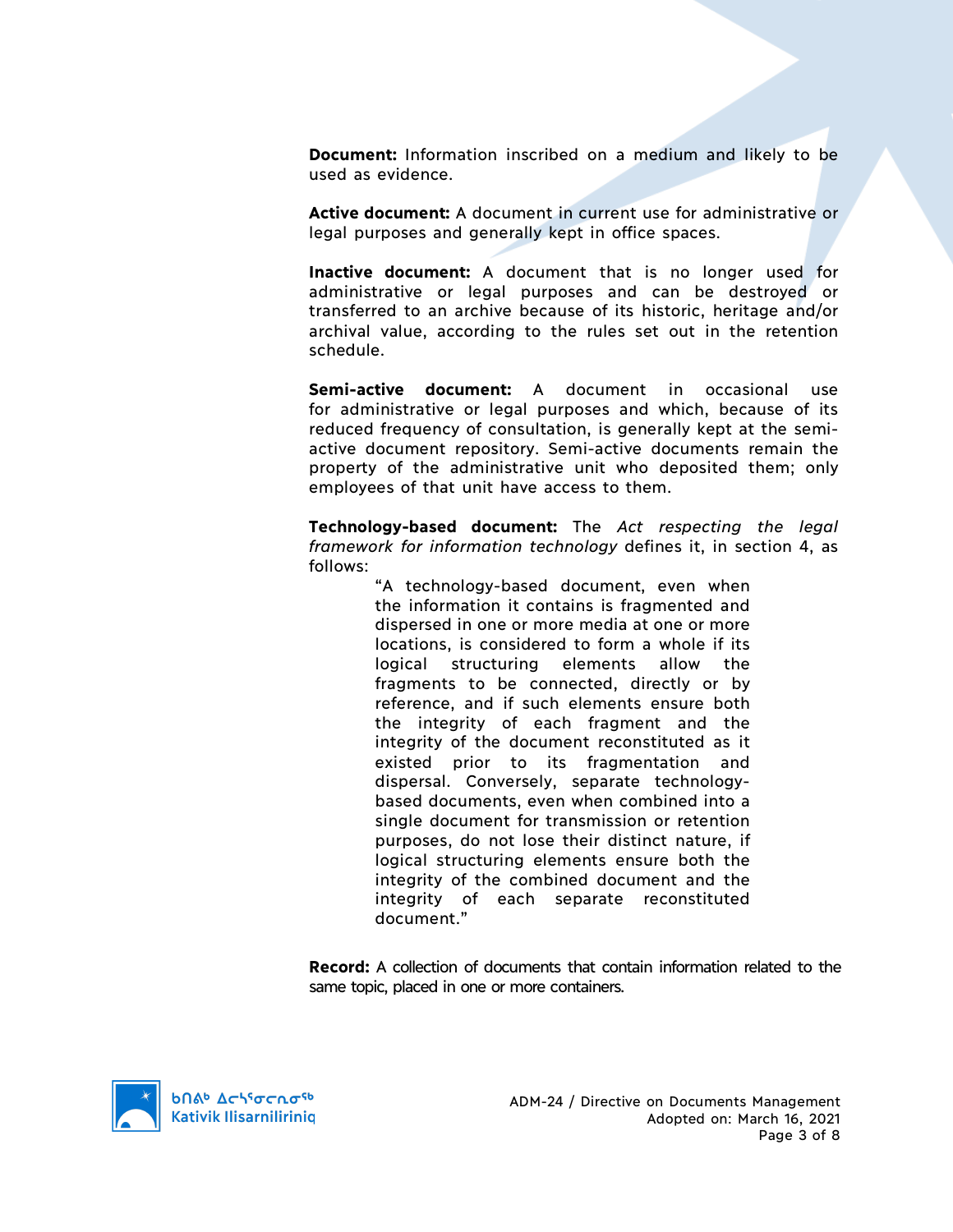**Master record:** A copy of a record that contains the most complete information on a given topic. This is KI's 'official' record. The holder of the master record is usually the authorized administrative unit.

Secondary record: A copy of a record that contains a part of the information contained in the main record or a copy of all the information contained in the latter. The secondary record is used as a working tool and is then discarded when it is no longer useful for monitoring activities.

**Classification plan:** Hierarchal and logical structure for the classification, filing and identification of documents and files. Each heading in the classification plan is accompanied by a rating that allows for quicker visual identification.

**Storage medium**: Physical form in which the information is recorded (paper, microfiche, disk, magnetic tape, CD-ROM, USB key, etc.).

#### 5. **PRINCIPLES**

5.1 document KI owns all the documents produced or received by its employees ownership in the course of their duties. Thus, when an employee leaves KI or changes positions within KI, the employee must leave all documents produced or received in his or her role to KI, in accordance with the provisions of the Archives Act. A document produced by an employee in the course of his or her functions belongs to KI according to copyright law.

> Even if KI is the owner of documents, the accessibility and transmission of a student record must comply with the rules set out for this purpose.

5.2 **handling of Documents produced or received are organized by file and** documents classified based on their subject and the type of activity with which they relate to. It is imperative that the holder of the master copy of a document ensures that it is identified upon its creation using the classification plan established and adopted and that it is kept in accordance with KI's retention rules in effect. The secondary copy of a record may be kept on

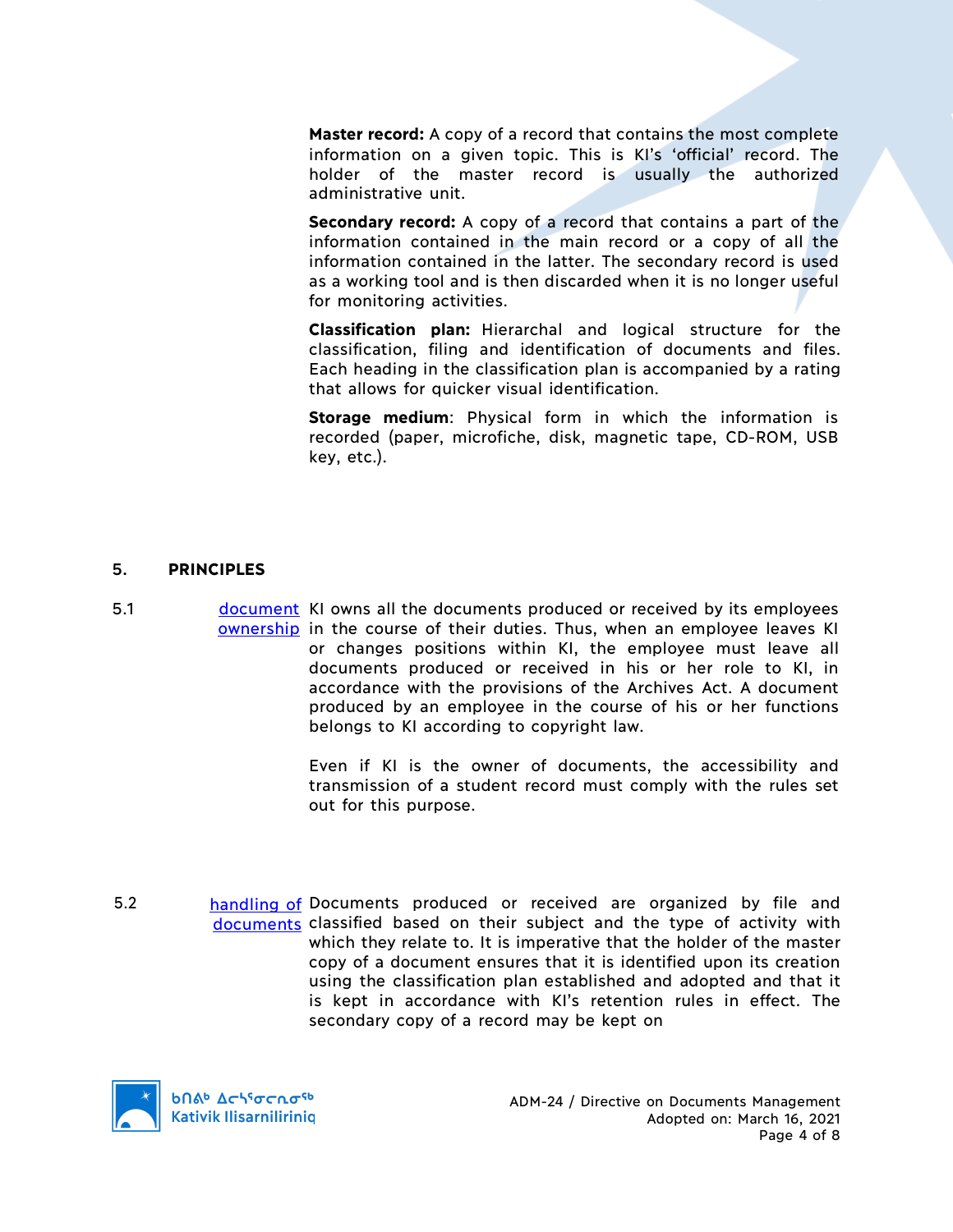file by a person with the authority to access it for the duration of the corporate needs.

This policy must be applied in accordance with the rules included in KI's other internal normative documents, such as student records (academic record, special education record, professional record).

- 5.3 **filing documents** Documents must be filed in a way that allows them to be easily located, shared and protected. As such, KI must establish and maintain a classification plan.
- 5.4 access to documents and ensure the protection of personal information during the holding, dissemination use and retention and disposal or documents in its possession. accordance with applicable legislation, KI must Digital documents are treated with the same level of confidentiality as analog documents.

Access to documents containing personal information (student records, personnel files, etc.) must be limited to only those persons directly concerned by this information and to those who need to know the information in the performance of their duties.

If there is any doubt, KI's Associate Secretary General shall determine if the transmission of information is permitted.

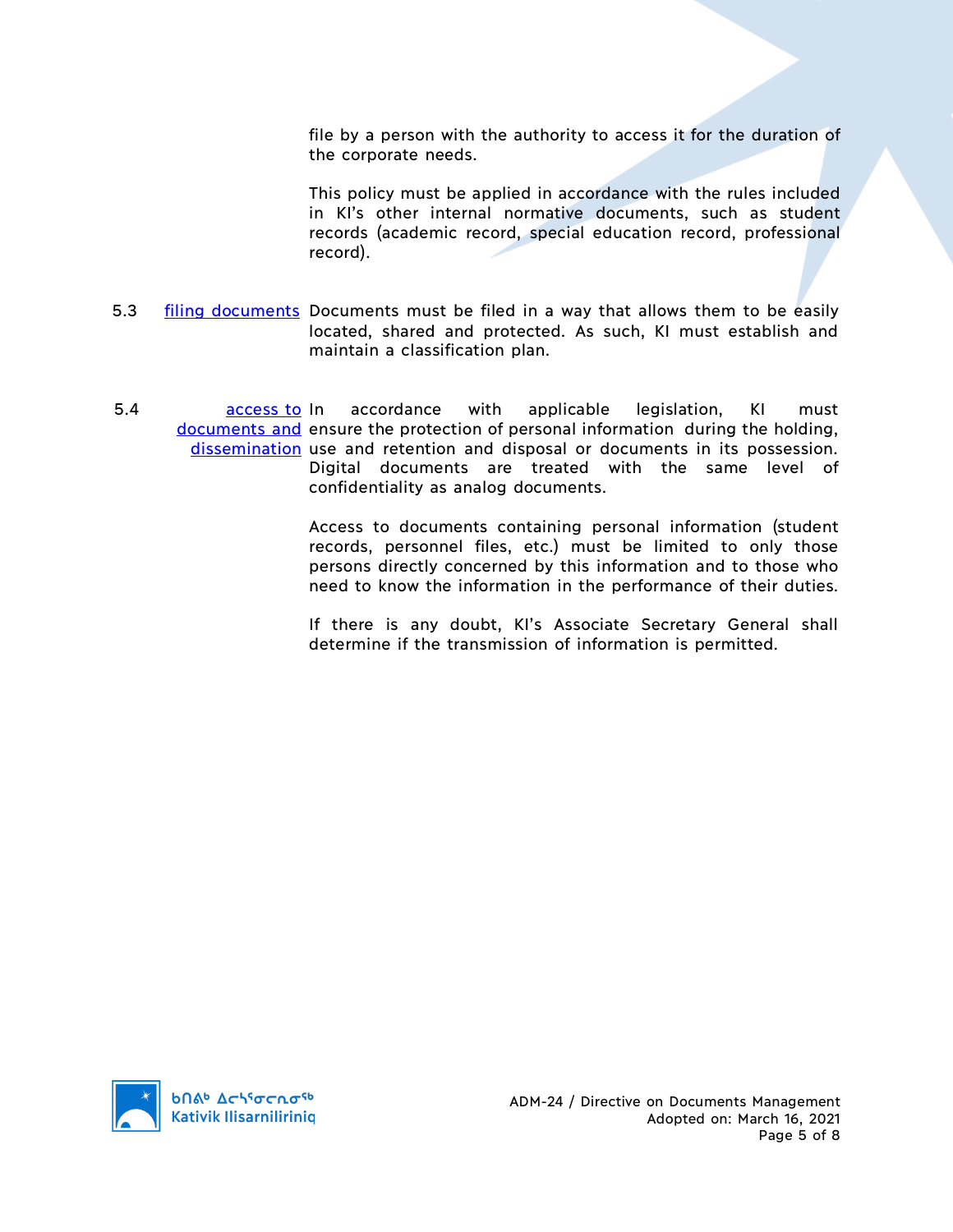5.5 retention and Active documents are kept by the management of the destruction administrative unit responsible for them. In order to ensure the best management of its space, KI calls for the destruction of multiple copies (secondary copies that are not useful), the transfer of semi-active and inactive document to repositories, and the destruction of obsolete documents.

> The retention period (active and semi-active) and the final disposal (inactive) of all KI documents, in analog or technology-based form, are recorded in a retention schedule and are maintained according to the needs of the organization. This schedule and its updates are adopted by competent authorities at KI and are transmitted to the *Bibliothèque et Archives nationales du Québec* (BAnQ) for approval.

> To reduce the need to keep multiple copies, KI also promotes the sharing of technology-based documents while defining access rights.

- 5.6 **records** KI takes appropriate measures to ensure that its records are keeping complete and up to date, which is essential to the efficient management of its operations and to harmonious relations with its employees, clients and partners.
- 5.7 **protection of KI puts the necessary measures in place to:**

information and security

- Ensure the authenticity, reliability, integrity, usability and
- sustainability of documents and records;
	- Protect personal information contained in certain documents or records;
	- Protect other sensitive or confidential information;
	- Protect documents and records critical to the functioning of the organization.

The whole, in accordance with the requirements of applicable legislation.

5.8 recording, Documents created or received in analog or technology-based exploiting and form are described using metadata and are recorded in the managing documents integrated document management system (DMS) which ensures their retrieval and corporate and sectoral usability, according to the access rights defined by KI, and supports the rigorous and functional application of the classification plan and retention schedule.

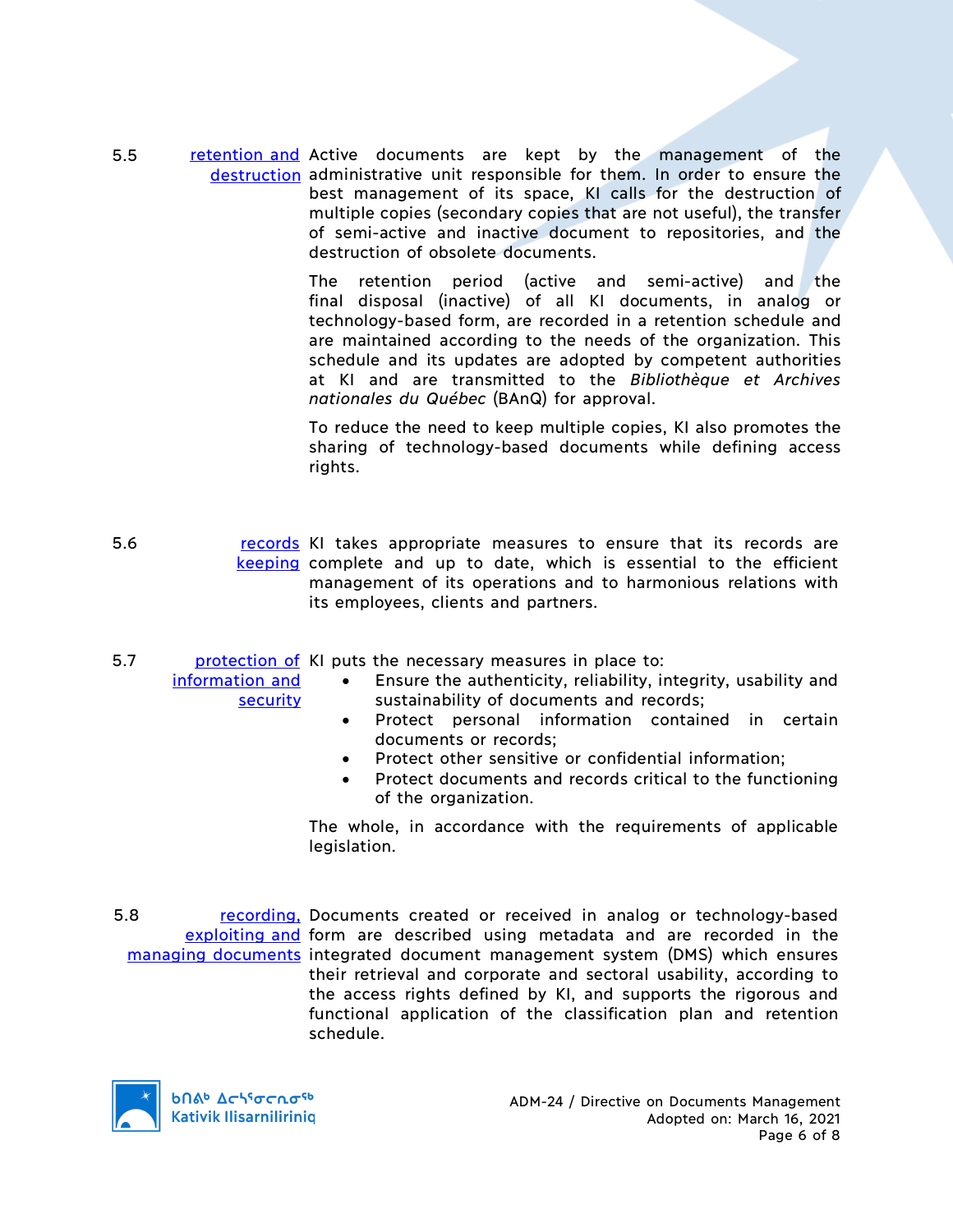- 5.9 **Example 2** economic Documents and records must be managed with concern for the management costs associated with their creation or receipt, retention, retrieval and handling. KI encourages the optimal use of appropriate technology-based solutions and any other means to reduce the costs related to document management and to increase its productivity and the quality of its internal management.
- 5.10 **transfer** KI identifies, if necessary, documentary series kept in analog of medium format and assesses the need to transfer them to another medium by digitizing them. KI ensures compliance with the provisions of sections 2837 to 2842 of the *Civil Code of Québec* and the *Act to establish a legal framework for information technology* (particularly section 17 to 22) that are applicable to the organization. KI documents its transfer processes and take appropriate measures to ensure the authenticity, reliability, integrity and usability of its technology-based documents.
- 5.11 guarantee of Physical or logical preventative and protective measures are taken integrity and durability to ensure the authenticity, reliability, integrity, usability and sustainability of information contained in KI's documents and records throughout their life cycle. The measures applied to technology-based documents must meet the requirements of the Act to establish a legal framework for information technology that applies to the organization.
- 5.12 monitoring and KI designs and implements means and procedures to audit its evaluation of system internal document and records management practices and tools, to evaluate the achievement of its records management objectives, and to report on these evaluations to the Executive Committee.

### 6. **RESPONSIBILITIES**

6.1 responsibility The Director General ensures the application of this policy across all of KI's administrative units. Subject to the roles and responsibilities provided for in various applicable laws, the Director General defines the responsibilities of each person in Appendix A.

## 7. **EFFECTIVE DATE**

7.1 effective date This policy is effective on the date of its adoption by the Council of Commissioners and remains in effect until it is rescinded.